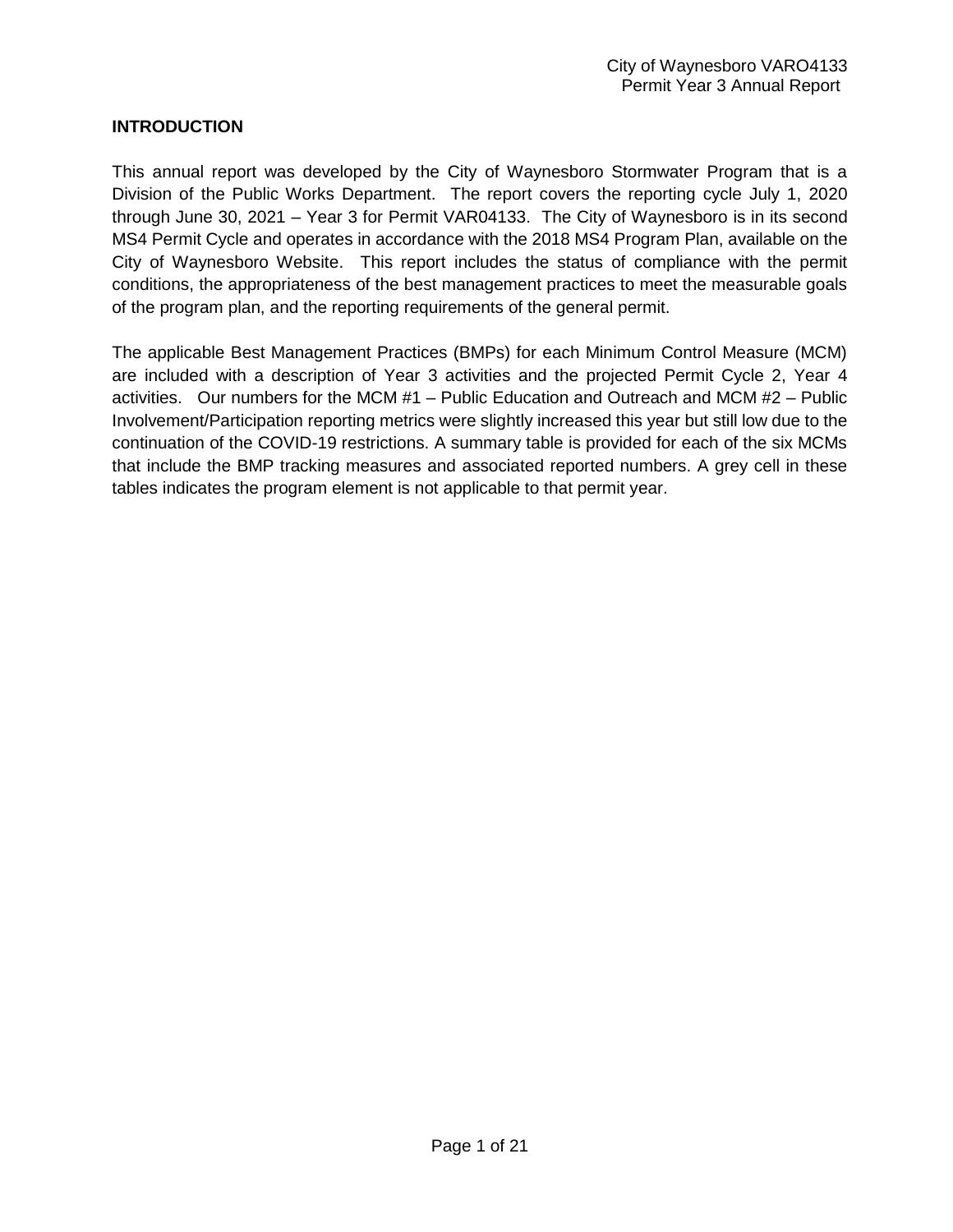# **Contents**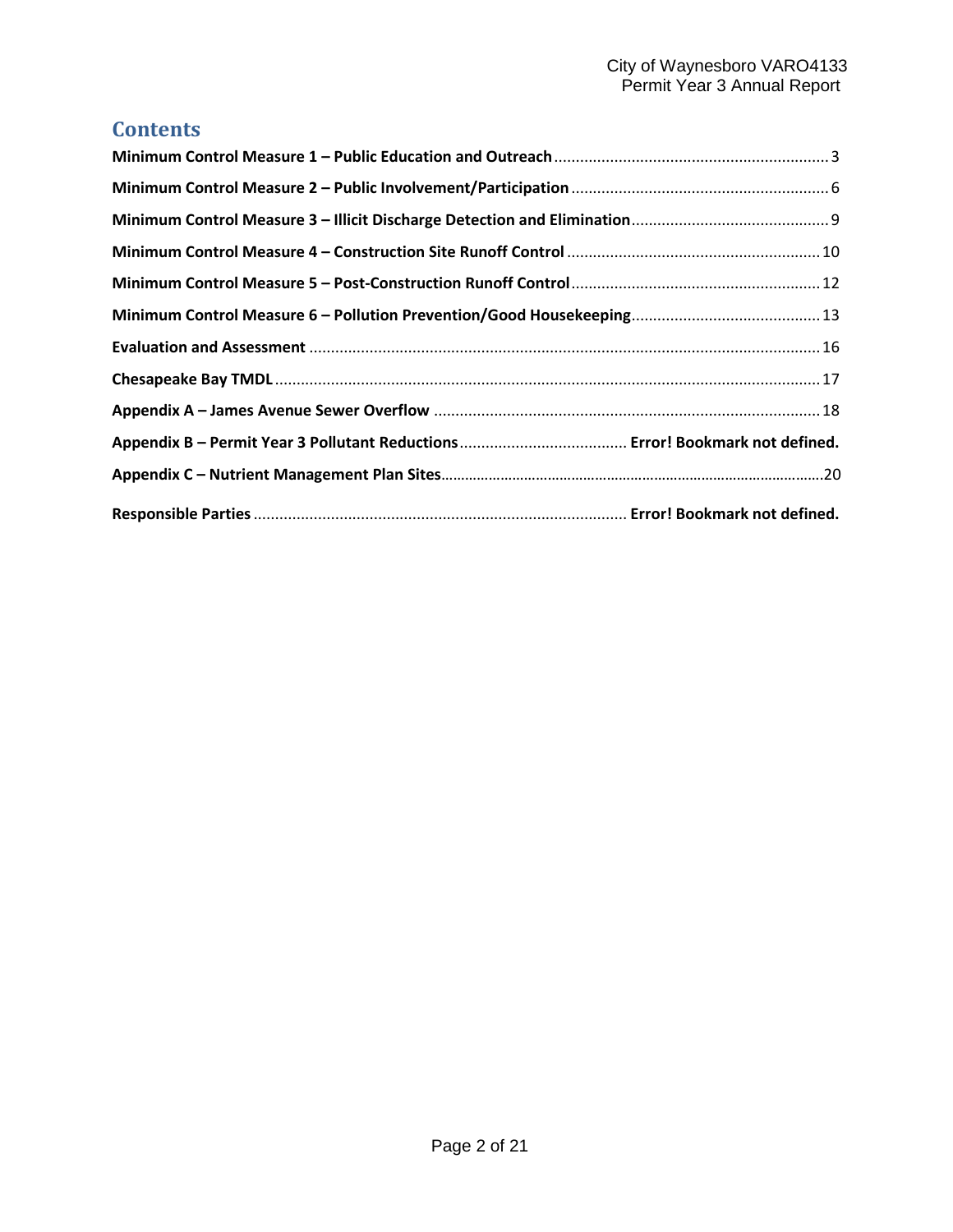### **MS4 PROGRAM**

# <span id="page-2-0"></span>**Minimum Control Measure 1 – Public Education and Outreach**

Waynesboro's high priority issues are identified as South River Water Quality, Illicit Discharge and Pollution Prevention and Watershed Awareness. Staff was able to deliver three (3) school presentations and host three (3) watershed clean-up events in the spring. Public education and outreach efforts for the high-priority issues remained partly virtual.

### **BMP – 1.1 South River Water Quality**

The goal for this BMP is to convey information about the threats of pet waste pollution to the South River and educate on good housekeeping practices for homeowners.

This permit year a new Watershed Friendly Homeowner Guide brochure was created. The guide includes lawn care tips to reduce stormwater pollution. Staff also created a Grass Clippings informational pamphlet that discusses the 'do's and don'ts' of grass clippings. The brochure and pamphlet are available to view on the Stormwater Program webpage.

The Parks & Recreation (P&R) Department was not able to host the annual Petpawlooza event once again and instead created an 'April Stool's Day' campaign. During the week of April Fool's Day P&R Staff installed signs at the Greenway trailheads and in the Parks to educate the community about picking up after their pets. Additionally, pet waste dispensers provided by the Stormwater Program were distributed in various locations along the Greenway and Parks.

Permit Cycle 2, Year 4– The pet waste station inventory expansion slated for PY 4 in accordance to the Program Plan, was completed in Permit Year 2. During PY 4, the inventory will be mapped and posted on the City Website to show availability to pet owners.

# **BMP – 1.2 Illicit Discharge and Pollution Prevention**

The City of Waynesboro adopted an Illicit Discharge Ordinance in June 2016. The ordinance defines prohibited discharges, the process for inspection and monitoring, and the resulting violations, enforcement and penalties from detected illegal discharges.

Staff continues to distribute 'Detection and Elimination' brochures to home or business owners suspected of illegal dumping, discharging into the MS4 system or directly into the South River. In addition to this brochure, the Illicit Discharge Ordinance language can be found in the 'Watershed Friendly Homeowner Guide' and the 'Grass Clippings' pamphlet.

PC 2, Y 4 – Distribution of brochures will continue at homes and businesses suspected of illegal dumping, and made available at outreach events and on the webpage.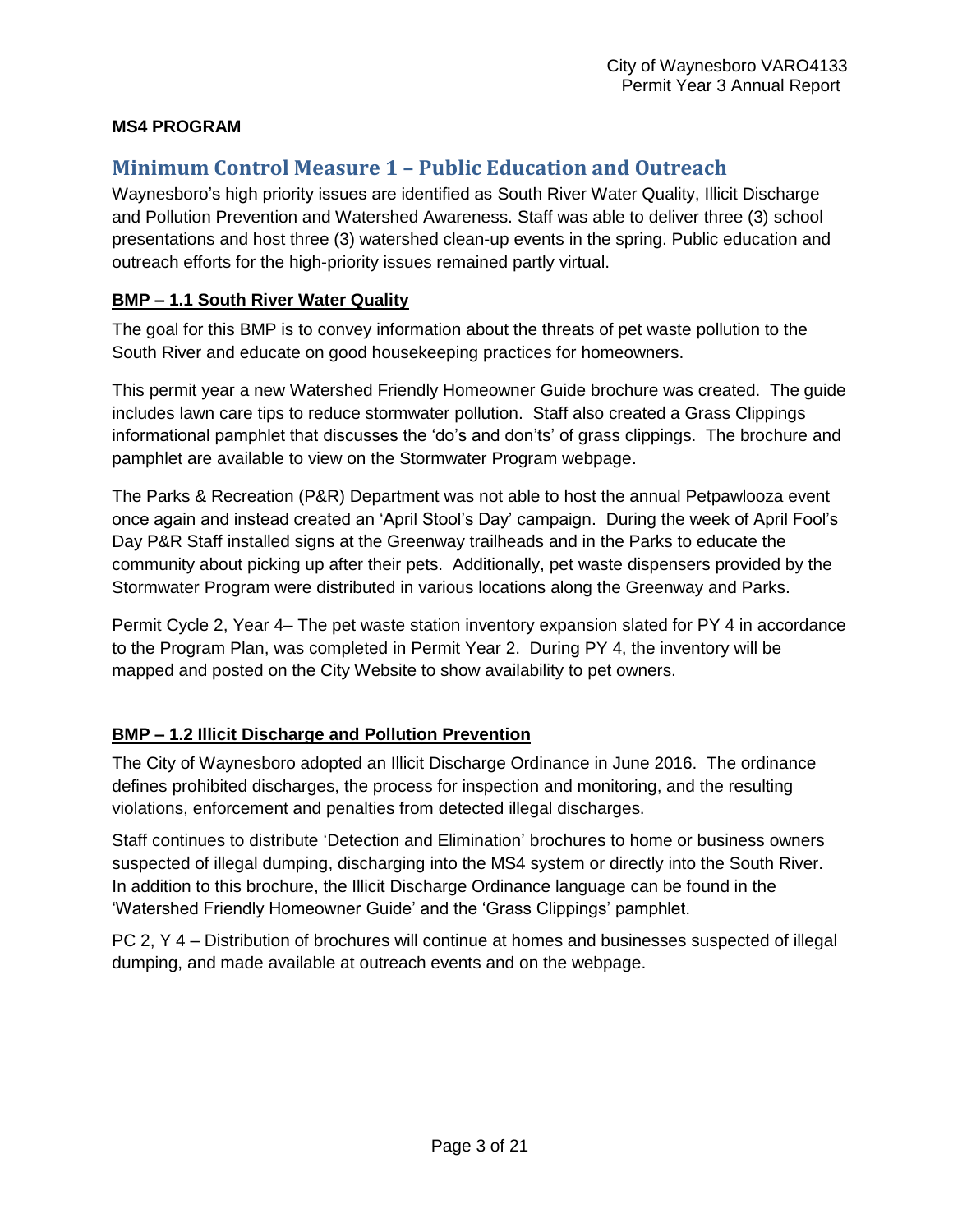### **BMP – 1.3 Watershed Awareness**

Watershed Awareness education emphasizes the fact that Waynesboro residents are in the direct South River Watershed and ultimately are part of the Chesapeake Bay Watershed. This year, three fourth grade school presentations and one sixth grade science field day introduced the definition of a watershed, how it is affected by surrounding conditions, and actions that impact a watershed. The students played a round of 'South River Jeopardy' with categories, such as South River Life, South River and Watershed, Stormwater Infrastructure, Water Pollution and Potluck. The Soil and Water Conservation District partners brought an interactive soils map with soil samples.

Staff hosted three watershed cleanups during the week of Earth Day. One evening was a local church group, Waynesboro High School Ecology students one afternoon, and The Wildlife Center employees, members of the High School Key Club, Promotores de Salud, and the South River Paddlers along with the general public, one Saturday morning. Additionally, we provided bags and gloves to a local business that collaborated a cleanup on a separate day. Most of the efforts put forth were at areas adjacent to the streams that feed the South River. There was a great amount of enthusiasm and effort put forth by all.

The Stormwater Webpage and the Public Works Facebook page hosts a variety of watershed awareness education. The webpage is updated monthly with the 'South River Current' newsletter that is published by the South River Science Team. The newsletter discusses facts, history and health of the South River. Additionally, the viewer can take a watershed tour with 'Perry the Raindrop' to learn about the water cycle, flooding, where rain goes and the importance of stormwater best management practices to reduce stormwater pollution in a watershed. There is also a 'For the Kiddos' section that hosts crosswords, word scrambles and links to activities associates with waterway health.

PC 2, Y4 - Continue with the delivery of watershed education and refine as seen fit to streamline the materials.

### **BMP – 1.4 School Presentations**

City Staff delivered three presentations to fourth graders at two schools (51 students). The fourth graders were presented with material that correlated to the Standards of Learning for the Earth Science curriculum. The key topics were sources of water pollution including illicit discharge, soil properties, aquatic life and watershed concepts, as formerly mentioned.

This permit year the sixth-grade science field day was able to reconvene with City Staff and education partners. There were 142 students that rotated through stations 10 stations. These included South River Jeopardy, an Underground Classroom trailer and Virtual Water Station both presented by the Soils & Water Conservation group, Drone Flying by engineering consultants Draper Aden, a Snow Plow & Salt Station where students learned the detriments of excessive salt treatment during the winter and Landfill History, Geodes and Fly-Tying Stations.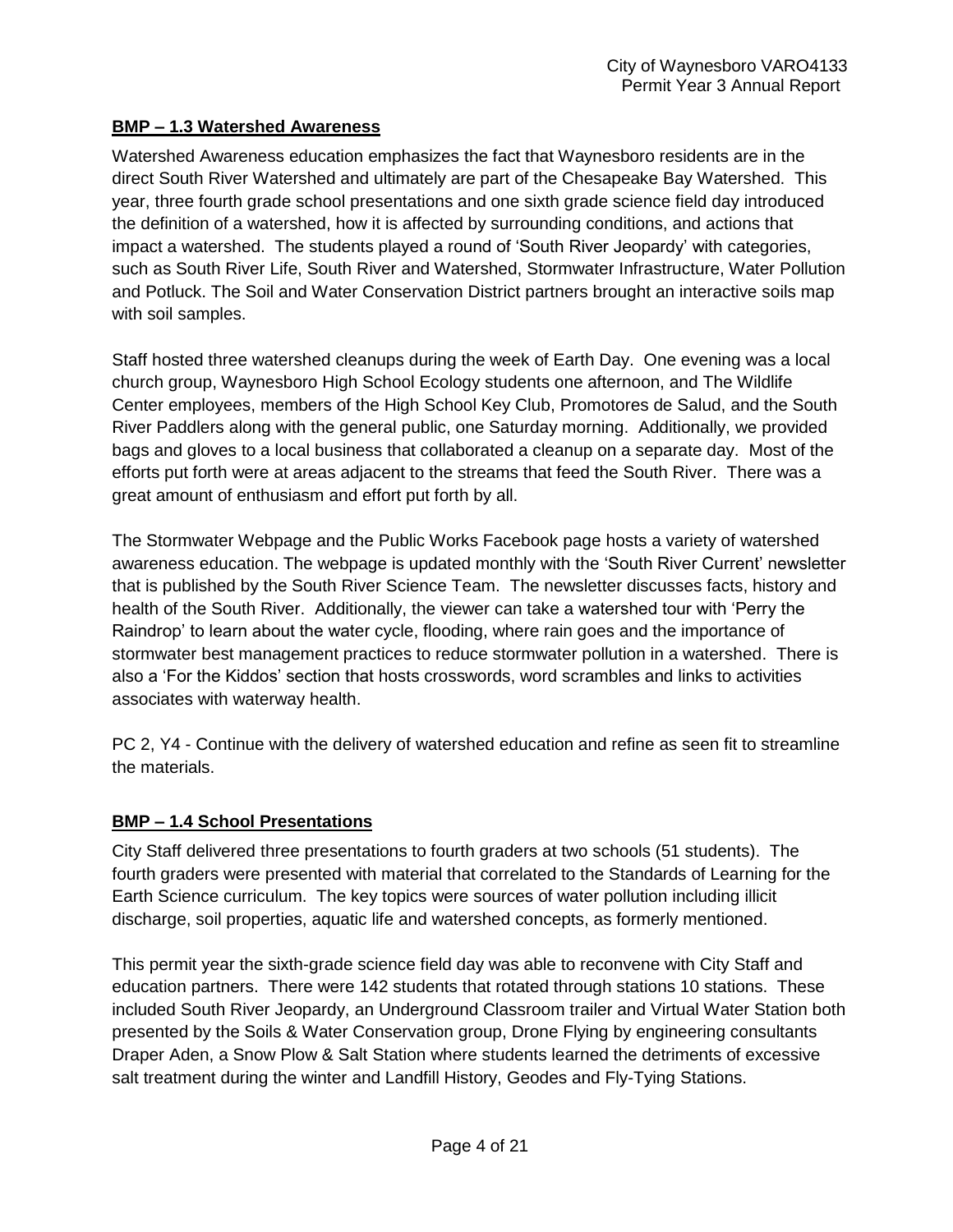A presentation about the Mulberry Run Constructed Wetland in Waynesboro was delivered to 15 Governor School students.

PC 2, Y 4: Stormwater Staff will reach out to teachers for education opportunities. This effort will include the four elementary schools' fourth graders, the middle school sixth graders and the high school ecology class.

### **BMP – 1.5 Stormwater Webpage**

A dedicated stormwater page is available on the City's website to provide detailed MS4 information to the public including the approved MS4 Program Plan and Annual Reports to date, [https://www.waynesboro.va.us/291/Stormwater-Administration.](https://www.waynesboro.va.us/291/Stormwater-Administration)

Additional information on the Stormwater Administration page includes links to the Stormwater Capital Improvements Program, water quality organizations, ideas for reducing stormwater runoff at a residential scale, South River education materials and at-home children's activities. The City Stormwater Page had 556 Page Views and 421 Unique Views. This is slight decrease from Permit Year 2, which was average prior to the pandemic.

PC 2, Y 4: The City will continue to update educational materials during in an effort to build upon basic stormwater concepts and watershed awareness.

### **BMP – 1.6 Educational Brochures**

As mentioned in BMP 1.1, two educational brochures were created in Permit Year 3. One is the Watershed Friendly Homeowner Guide and the other is the Grass Clippings pamphlet. These pamphlets, along with a general MS4 Program and the llicit Discharge and Pet Waste brochures are available for viewing on the Stormwater Webpage.

PC 2, Y 4: The City will continue to post the brochures on the website and to distribute these materials that focus on 'Watershed Concepts', 'Illicit Discharge' and 'Pet Waste' at outreach events as they reconvene.

# **Public Outreach and Education Summary**

Staff delivered presentations to 193 children during Permit Year 3. Stormwater and watershed educational links and puzzles were continually posted on the Stormwater Webpage with some added to the Public Works Facebook page to inform residents that the educational opportunities for children and adults were available.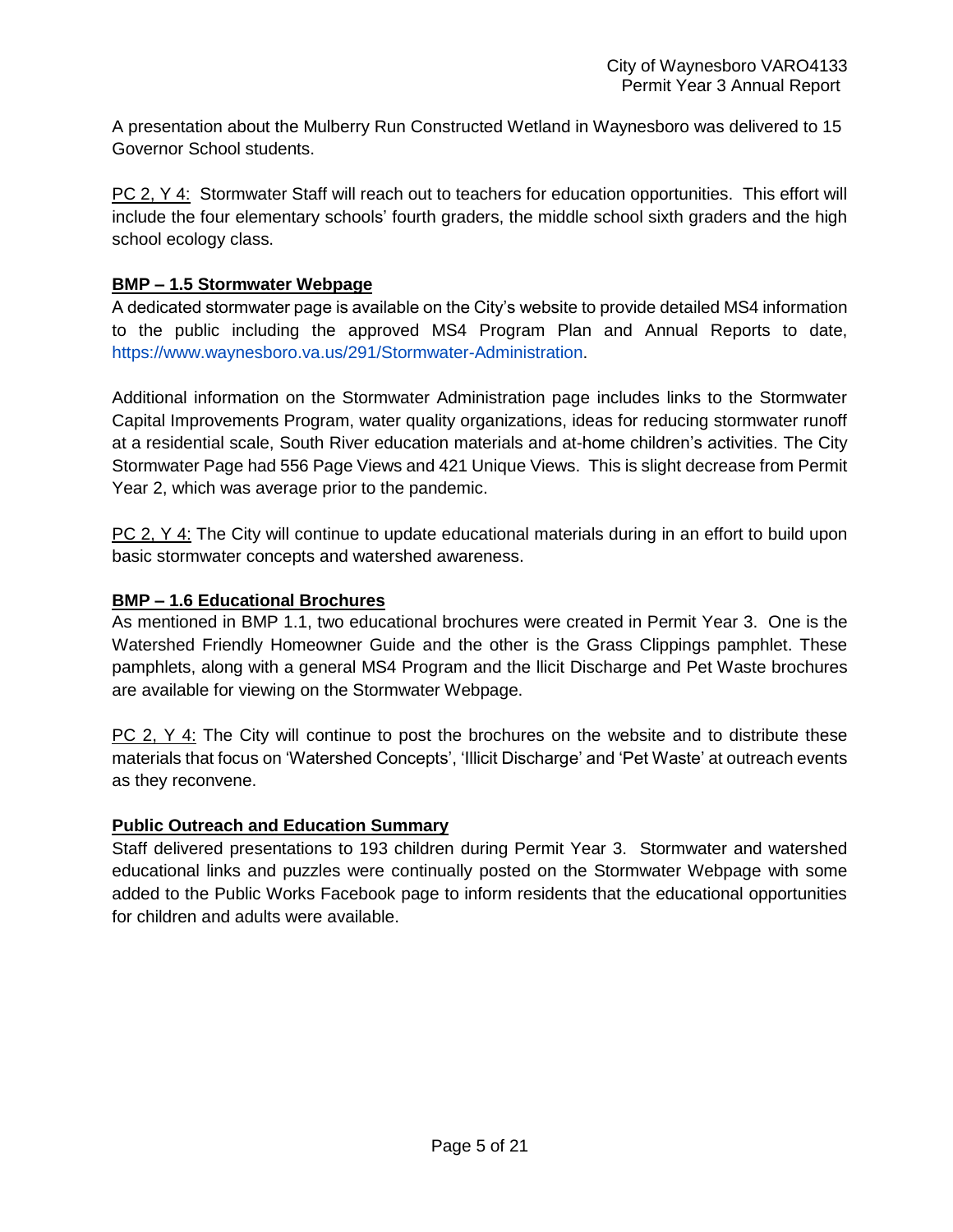| <b>BMP</b>                                               | <b>Permit Year</b>                                                                                                | <b>Strategy</b>                                                            |
|----------------------------------------------------------|-------------------------------------------------------------------------------------------------------------------|----------------------------------------------------------------------------|
| 1.1 South River Water<br>Quality                         | 1 through 5                                                                                                       | Written Materials, Media, Signage,<br>Alternative Materials, Presentations |
| 1.2 Illicit Discharge and<br><b>Pollution Prevention</b> | 1 through 5                                                                                                       | Written Materials, Media,<br><b>Presentations, Training Materials</b>      |
| 1.3 Watershed Awareness                                  | Written Materials, Media,<br>Alternative Materials, Signage,<br>1 through 5<br>Presentations, Training Materials, |                                                                            |

# **Minimum Control Measure 1 – Public Education and Outreach Summary**

# <span id="page-5-0"></span>**Minimum Control Measure 2 – Public Involvement/Participation**

### **BMP – 2.1 Stormwater Webpage and Hotline (Monitoring, Pollution Prevention)**

The City continues to utilize a dedicated Stormwater Webpage and hotline for public reporting and input. The link is as follows:<http://www.waynesboro.va.us/291/Stormwater-Administration> The portal provides easy citizen access to ask stormwater related questions or report concerns, such as illicit discharge. There was one (1) flooding concern this Permit Year sent through the webpage. The resident was contacted to provide additional details and pictures. Flooding concerns are scored using the City's Capital Improvement Plan criteria that evaluates Personal Safety and Property Damage, Frequency of Flooding and Number of Properties Affected.

The portal and hotline are checked regularly and all relayed issues are entered into the Operations Management System (OMS) to be assigned a request for investigation. Stormwater Staff will perform a field inspection of the reported issue, assign a corrective task to the appropriate Operations crew if necessary, then contact to discuss with the caller. During Year 3, there were 58 stormwater requests entered into the OMS. The hotline received approximately 25 calls from residents regarding public education and outreach.

PC 2, Y 3: The City will continue to maintain these means of communication and promptly respond to messages and address citizen concerns.

# **BMP – 2.2 Tree Planting Program (Restoration)**

Waynesboro has been part of the Tree City USA program for 30 years. This allows for a Tree Planting Program, which entails tree planting, dead or diseased trees replaced, and structural pruning performed on young, existing trees. This year 43 trees were planted and 6 were pruned.

The YMCA daycare children attended the annual Arbor Day event where they followed panels down the Greenway that displayed The Lumberjack's Beard story. Then the City Horticulture Staff along with Patricia Nylander from the Department of Forestry, planted an October Glory Red Maple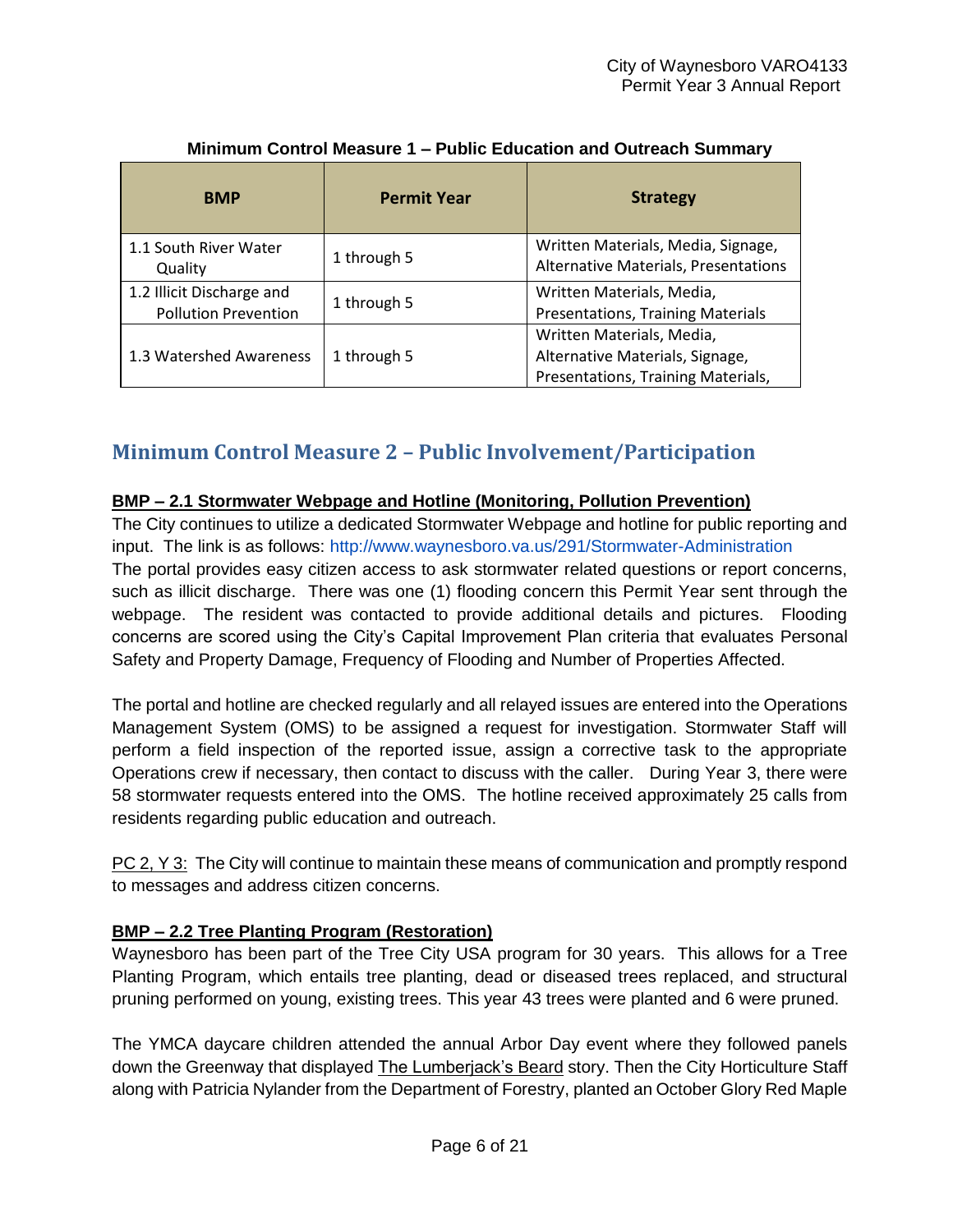while the children learned how to properly plant a tree. Patricia also talked about how many of our everyday products contain wood. Each child received a White Pine sapling to plant at home.

PC 2, Y 4: The City Stormwater Program will continue support of the Arbor Day event and raise general awareness to the public on the benefits of trees.

### **BMP – 2.3 Stormwater Booth at Community Events (Educational Events)**

The annual community supported events, in which Staff attend were canceled again for Permit Year 3, due to COVID-19. As mentioned in MCM-1, virtual interactive activities and educational newsletters are posted on the Stormwater Webpage for children and adults.

PC 2, Y 4: The City Stormwater Program will continue to participate in the Riverfest, if reconvened in spring 2022. This event sees 1,000 – 2,000 individuals and educates on the past, present, and future of the South River. The event promotes conservation and water stewardship of the South River Basin.

### **BMP – 2.4 Household Hazardous Waste Collection Program (Disposal Event)**

The City participated in the regional fall Household Hazardous Waste Collection day held on September 19, 2020 at the Augusta County Government Center. The following types of waste are accepted: gasoline, kerosene, oil-based paints & stains, rechargeable batteries, pesticides, solvents, diesel fuel, #2 fuel oil, polyurethane, automobile batteries, herbicides, small electronics, antifreeze, 2 cycle fuel mix, CFL and fluorescent bulbs, motor oil, mercury devices and computers.

The City posted informational materials prior to the Collection Day to gain participation and reduce the risk of improper storage and discharges or disposal into the MS4 system. City staff assisted with collecting Household Hazardous Waste at the event; City vehicles dropped off two loads of hazardous material during the day.

PC 2, Y4: The City will continue to post the Hazardous Waste Collection Day on the website prior to the event and provide support staff for the event.

# **BMP – 2.5 Pet Waste Station Implementation (Pollution Prevention)**

The Parks and Recreation Department continues to maintain the Greenway and the parks' pet waste stations while Public Works maintains one at the Mulberry Run Wetland. The four new stations installed last year are being used on a regular basis, especially at Mulberry Run by neighborhood dog walkers. There are two more phases of the Greenway and a proposed Constructed Wetland to be constructed within the next few years that will receive a pet waste station at completion.

PC 2, Y 4: Create a Pet Waste Station Location map to post on the City website and Facebook page for pet owner use.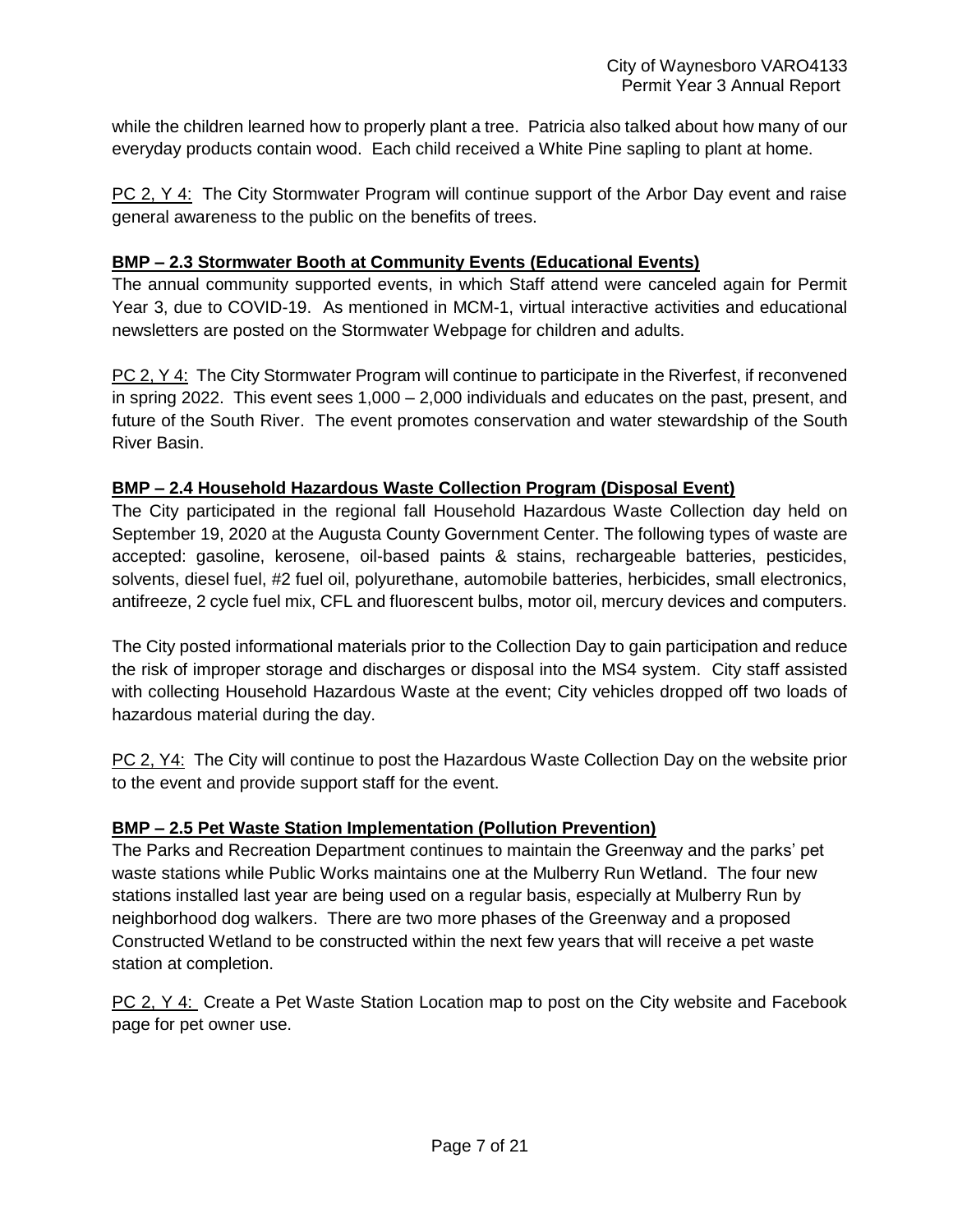### **BMP – 2.6 Community Good housekeeping (Restoration)**

Stormwater Staff hosted three watershed cleanups in April as discussed in BMP 1.3. This was by far our biggest volunteer turn out. Additionally, Public Works provided bags and gloves to one business that cleaned the road at their warehouse location. There was a total of 61 individuals that assisted from businesses, schools, churches, civic groups and as residents. Areas cleaned adjacent to both Pratt's and Rockfish Run, and in the South River produced 147 bags of trash, four (4) tires and four (4) pieces of furniture.

The Local chapter of Trout Unlimited hosted a South River cleanup on April 7, 2021. Their effort was in and adjacent to the river by the Greenway. There was also a good amount of trash collected by Trout Unlimited and volunteers.

PC 2, Y 4: The City will continue with the goal to educate on the significance of waterway health and practices to improve the longevity of water quality. A spring cleanup will be scheduled for April 2022.

<span id="page-7-0"></span>

| <b>BMP</b>                                         | <b>Tracking Measure</b>             |        | <b>Reported Number</b> |                |        |        |
|----------------------------------------------------|-------------------------------------|--------|------------------------|----------------|--------|--------|
|                                                    |                                     | Year 1 | Year 2                 | Year 3         | Year 4 | Year 5 |
| 2.1 Stormwater Webpage<br>and hotline              | # of stormwater related<br>requests | 135    | 250                    | 200            |        |        |
|                                                    | # of trees planted                  | 5      | 11                     | 43             |        |        |
| 2.2 Tree Planting Program                          | # of trees pruned                   | 12     | 12                     | 6              |        |        |
|                                                    | # of participants                   | 15     | 3                      | 10             |        |        |
| 2.3 Community Events                               | # of participants                   | 605    | 0                      |                |        |        |
| 2.4 Household Hazardous<br><b>Waste Collection</b> | # of dump truck loads               | 2      | 7.5                    | $\overline{2}$ |        |        |
| 2.5 Pet Waste Station                              | # of new installations              |        | $\overline{4}$         |                |        |        |
| 2.5 Community Good<br>Housekeeping                 | Linear feet of stream               | 6,800  | 8,575                  | 15,350         |        |        |

### **Minimum Control Measure 2 – Public Involvement/Participation Summary**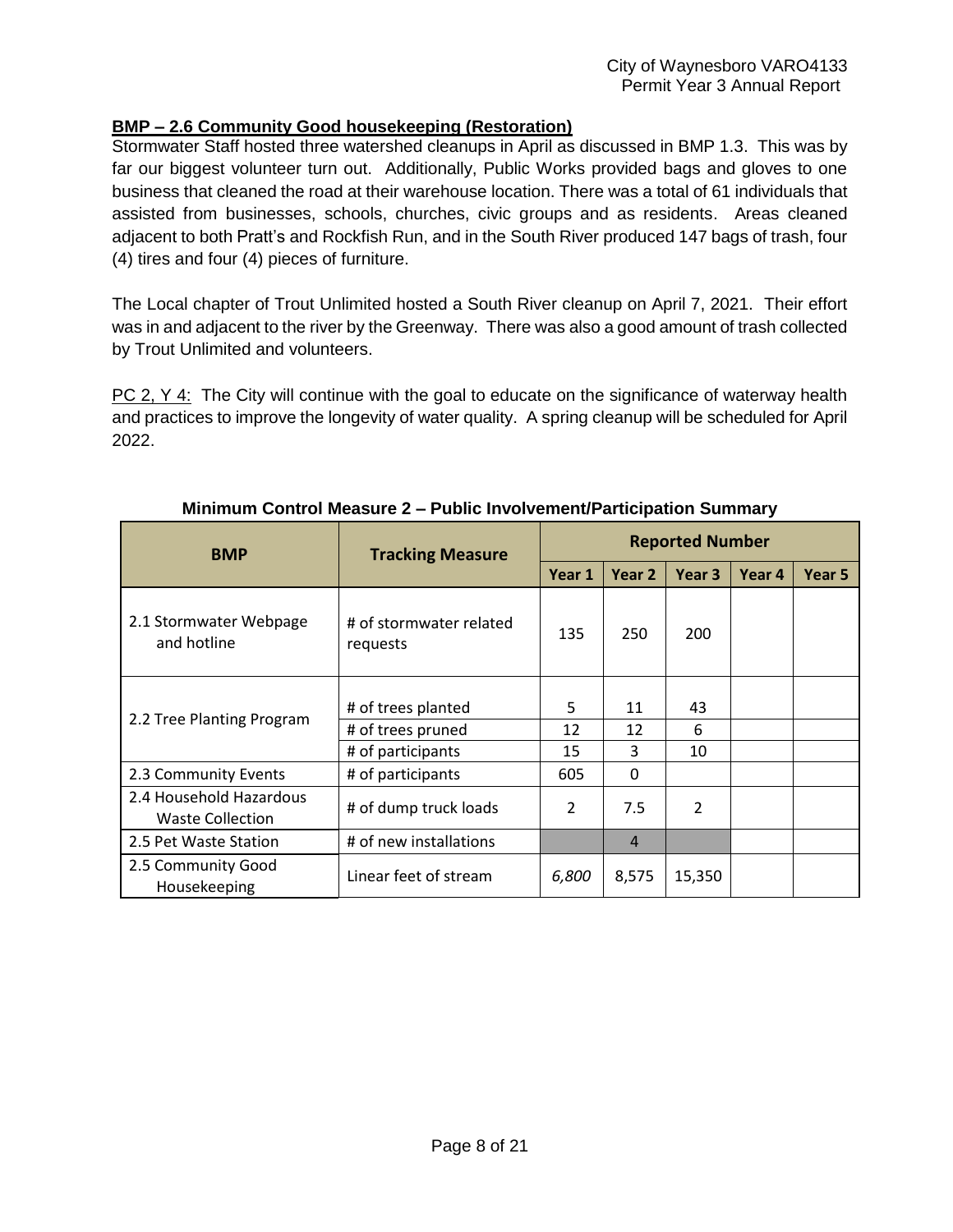# **Minimum Control Measure 3 – Illicit Discharge Detection and Elimination**

#### **BMP – 3.1 IDDE Detection Program**

The Illicit Discharge Detection Program continues to screen, identify and address unauthorized discharges.

This Permit Year City staff moved from using a mobile IDDE specific application to our Public Works operations and maintenance system application, Cartegraph to log outfall inspections and track necessary maintenance or follow-up monitoring activities. The screening criteria developed in Cartegraph are in accordance with 2018 MS4 General Permit.

During this year, 50 MS4 outfalls were screened using Cartegraph, with no positive results for illicit discharge, however there were two that required general outfall maintenance.

There were three reported illicit discharges this year. The first was dismissed upon field investigation, as there was no evidence found. The second was on July 16, 2020 in Ridgeview Park. There was a chlorine delivery for the public swimming pool with P&R Staff onsite. The hose malfunctioned on the delivery truck and lost approximately 90 gallons of chlorine into the parking lot with approximately 65 gallons reaching a bioretention island in close proximity, and none reached the South River. The City Hazmat team responded within 15 minutes with equipment to soak up the spill. The City Horticulturist examined the soil media, the quick life-span of chlorine did not cause any damage to the media. The burned bioretention plantings were removed and replaced and are thriving. This incident was closed July 24, 2021.

On June 7, 2021 Public Works staff responded to a call referencing a strong smell of sanitary sewer at a stormwater outfall. Staff tracked the flow and smell upstream by opening manholes and grates to discover the source. There was a brick sanitary sewer manhole that was allowing sewage to weep into the storm system. The writeup on the event and the remedy can be found in Appendix A. DEQ was notified within 24-hours of the discovery and was sent a remediation plan within the five-day allowable window.

PC 2, Y 4: Screening and data input of at least 50 outfalls will continue this year using the Cartegraph Application. Educational efforts will continue with the goal of minimizing nonstormwater discharges.

#### **BMP – 3.2 Mapping of Stormwater Network**

The City updated and sent a GIS derived map and attribute table to DEQ on June 19, 2019. The inventory of mapped public inlets, manholes and outlets increased this permit year mainly from subdivision development. Staff will continue to update and maintain an accurate storm sewer system map and information table for City-owned stormwater facilities using GIS and GPS technologies. Information collected and to be maintained includes:

- MS4 outfalls
- Name and location of receiving waters, and if it is impaired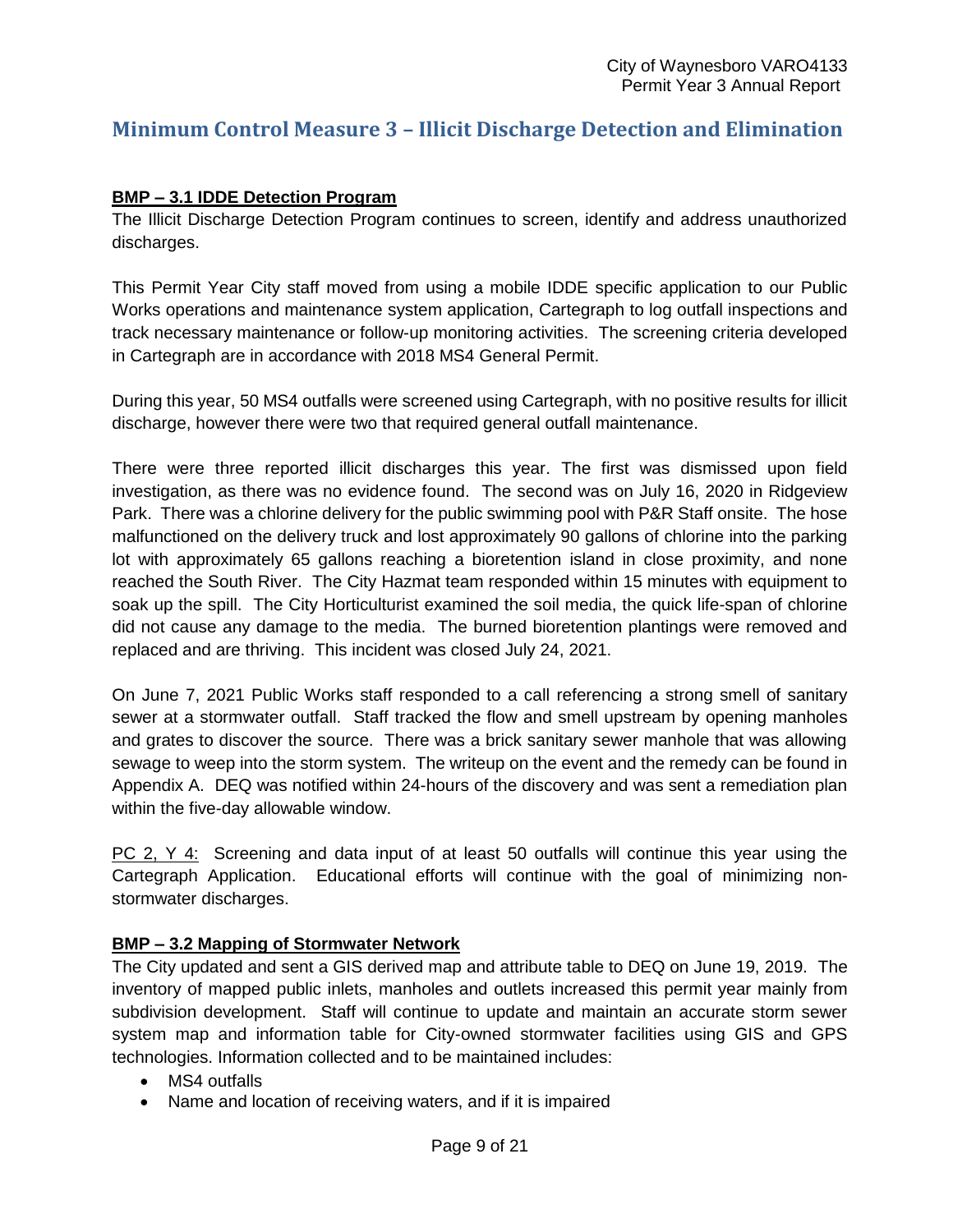- $\bullet$  HUC ( $6<sup>th</sup>$  order)
- Information table containing unique outfall identifier
- Estimated MS4 acreage served
- Applicable TMDL
- Structural stormwater BMPs type and location
- Storm sewer type and size
- Land Use

PC 2, Y 4: Staff will continue maintaining and updating the map as part of its outfall screening and systematic infrastructure condition assessments.

# **BMP – 3.3 SPCC Training**

Public Works Department employees are provided standardized process operating procedures for handling and working with substances in a safe manner and delivered information on spill-handling procedures. In addition, all personnel employed by the City Fire Department and essential Parks & Recreation personnel receive spill response training.

PC 2, Y 4: The City will continue with its goal to educate employees on standard operating procedures to minimize accidental pollutant release that could potentially contaminate stormwater runoff or waterways.

| <b>BMP</b>                 | <b>Tracking Measure</b>  |        |        | <b>Reported Number</b>   |        |        |
|----------------------------|--------------------------|--------|--------|--------------------------|--------|--------|
|                            |                          | Year 1 | Year 2 | Year 3                   | Year 4 | Year 5 |
|                            | # of ID detected         | 5      | 2      | 2                        |        |        |
| 3.1 IDDE Detection Program | # of enforcement actions |        | 1      | 0                        |        |        |
|                            | # of Inlets mapped       | 89     | 211    | 88                       |        |        |
| 3.2 Mapping of Stormwater  | # of Manholes mapped     | 29     | 16     | 3                        |        |        |
| <b>Network</b>             | # of Outfalls mapped     |        | 157    | $\overline{\phantom{a}}$ |        |        |
|                            | # of MS4 Outfalls        | 150    | -4     |                          |        |        |
| 3.3 SPCC Training          | # of personnel trained   | 120    | 156    | 144                      |        |        |

#### **Minimum Control Measure 3 – Illicit Discharge Detection and Elimination**

# <span id="page-9-0"></span>**Minimum Control Measure 4 – Construction Site Runoff Control**

The City of Waynesboro operates two parallel programs, in accordance with Part I.E.4.a (1) of the MS4 General Permit, that manage Construction Site Runoff, by serving as an Erosion and Sediment Control (ESC) and Virginia Stormwater Management Program (VSMP) Authority. The City has a dedicated Administrator, Inspector, and Plan Reviewer for these programs, assisted by additional administrative and field personnel as needed.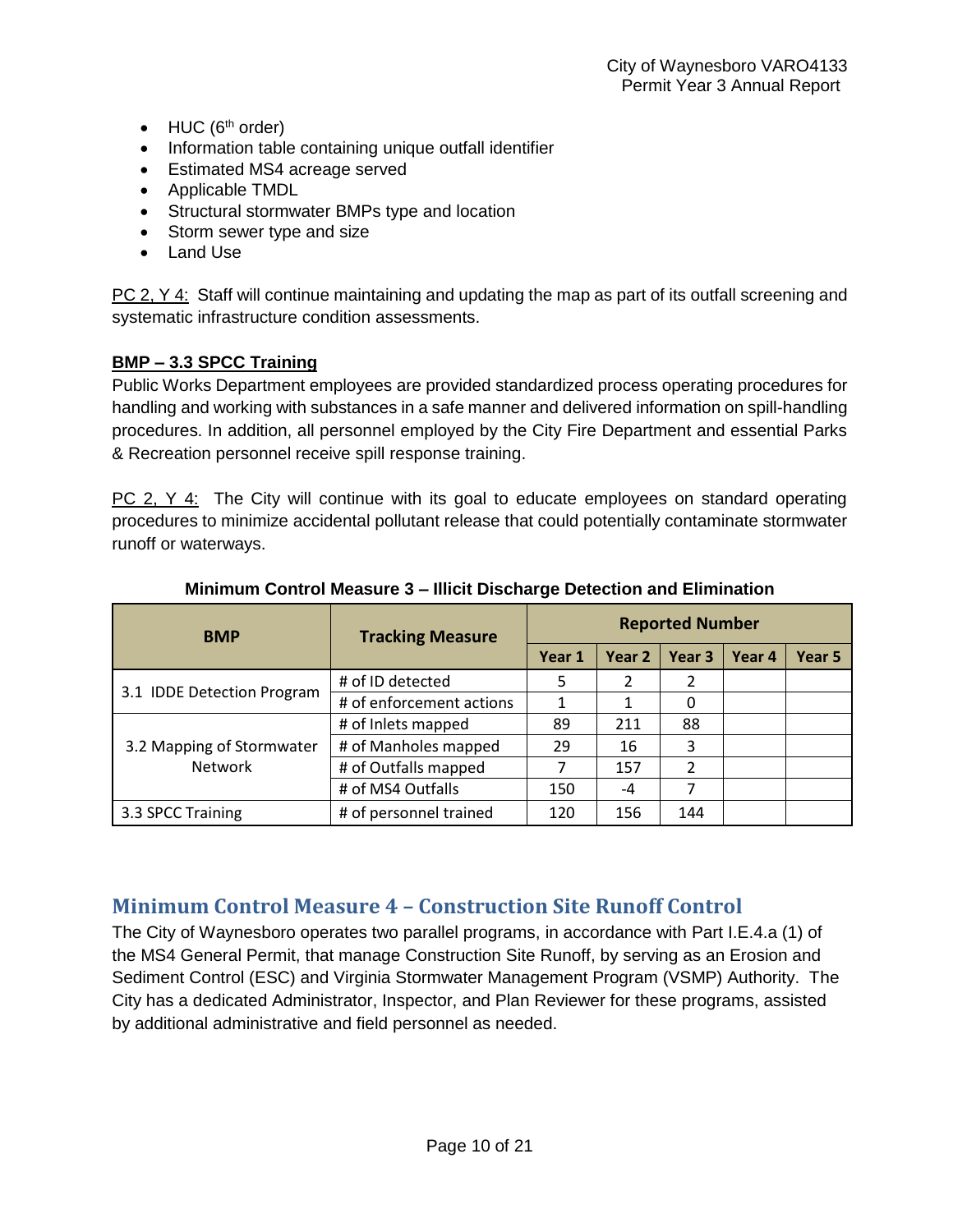### **BMP – 4.1 Erosion and Sediment Control Program**

The City continues to administer an Erosion and Sediment Control Program in accordance with the DEQ approved standards and specifications.

A total of 66 permits were issued, generating a total of 1,883 inspections. Twelve of the permits were non-single family and 31 were single family outside of a CPOD. There were 17 enforcement documents issued with no resulting fines.

PC 2, Y 4: Continue to operate a compliant program in accordance with Virginia State regulation to successfully minimize sediment-laden runoff from construction sites from reaching local water bodies. Additionally, ESC Staff will also continue to maintain proper certifications and tracking parameters.

#### **BMP – 4.3 Require VSMP Permits**

There were 37 single family permits in a CPOD and 14 non-residential permits opened this year. The City of Waynesboro ESC Staff also issued 3 Notice to Comply documents this year.

PC 2, Y 4: The City will continue to implement local VSMP Program administration and require applicable VSMP requirements to be instituted throughout the permit cycle.

<span id="page-10-0"></span>

|                          |                                                | <b>Reported Number</b> |        |        |        |        |
|--------------------------|------------------------------------------------|------------------------|--------|--------|--------|--------|
| <b>BMP</b>               | <b>Tracking Measure</b>                        | Year 1                 | Year 2 | Year 3 | Year 4 | Year 5 |
|                          | # of new sf land<br>disturbance activities     | 36                     | 63     | 66     |        |        |
| 4.1 Erosion and Sediment | # of new non-sf land<br>disturbance activities | $\overline{2}$         | 12     | 18     |        |        |
| Control Program          | # of acres                                     | 28.28                  | 86.79  | 23.64  |        |        |
|                          | # of inspections                               | 512                    | 2042   | 1883   |        |        |
|                          | # of enforcement actions                       | 0                      | 4      | 17     |        |        |
|                          | # of permits                                   | 0                      | 20     | 14     |        |        |
|                          | # of single family permits<br>(CPOD)           | 32                     | 17     | 37     |        |        |
| 4.2 Require VSMP Permits | # of full inspections                          | 5                      | 3      | 27     |        |        |
|                          | # of 'spot' inspections                        | 75                     | 20     | 40     |        |        |
|                          | # of CPOD inspections                          | 247                    | 189    | 495    |        |        |
|                          | # of enforcement actions                       | 5                      | 15     | 3      |        |        |
|                          | # of exemptions                                | 0                      | 0      | 0      |        |        |

### **Minimum Control Measure 4 – Construction Site Runoff Control**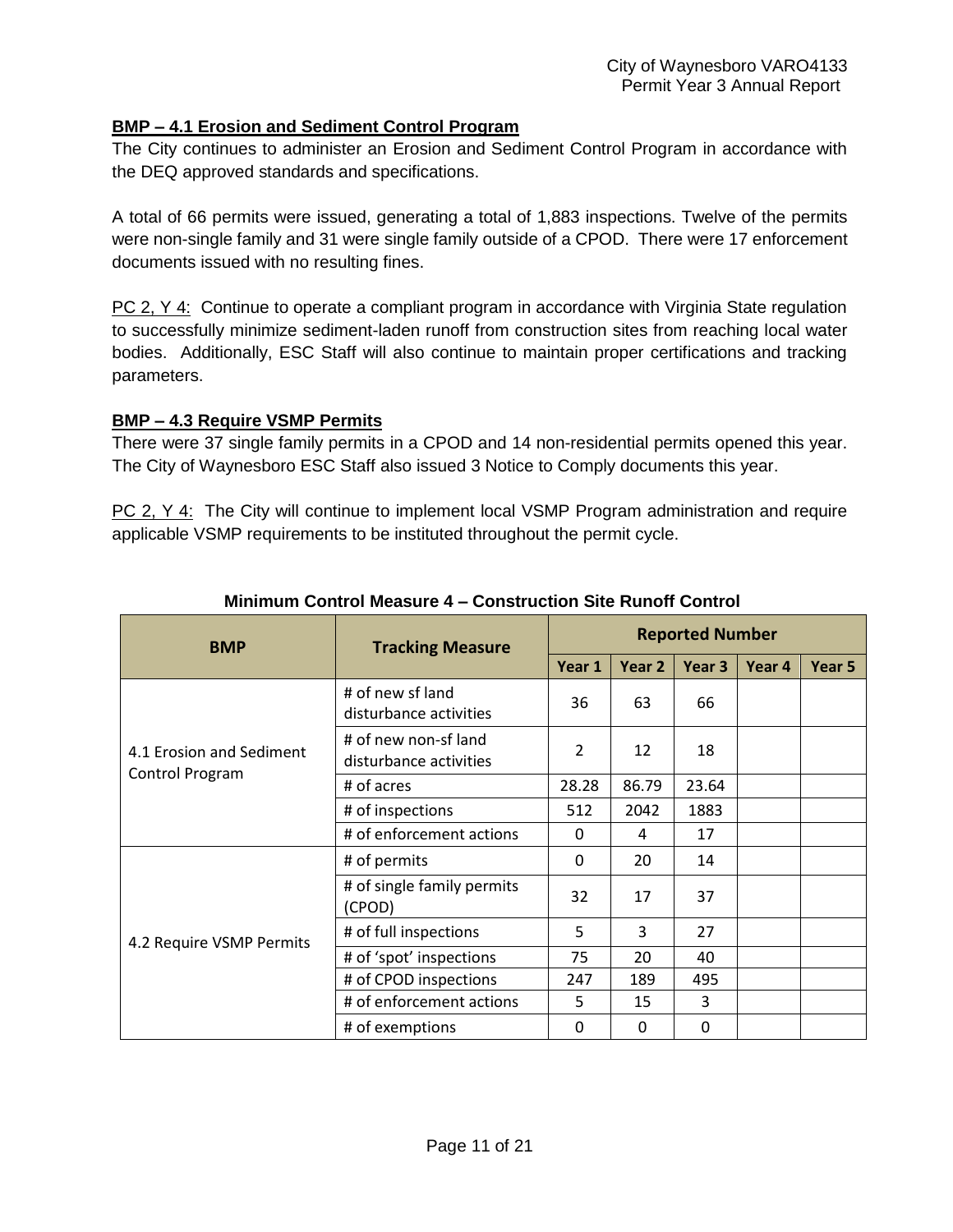# **Minimum Control Measure 5 – Post-Construction Runoff Control**

The City of Waynesboro implements the VSMP consistent with the Virginia Stormwater Management Act and VSMP Regulations. The City's stormwater management BMP's were reported using the DEQ BMP Warehouse in accordance with the CGP requirements.

The City did not complete any projects requiring coverage under the General VPDES Permit for Discharges of Stormwater from Construction Activities.

### **BMP – 5.1 Public Structural BMP Inspection and Maintenance**

All City-owned structural BMPs are inspected at least annually by Stormwater Staff for structural integrity. Additionally, Wild Ginger Ecological Field Services clean woody debris and selectively spray invasive species at seven of the BMP's at least annually.

PC 2, Y 3: The City will continue routine maintenance of storm facilities on, at least an annual basis, as well as continue contracted maintenance of invasive species in select BMP's.

### **BMP – 5.2 Private Structural BMP Inspection and Maintenance**

Existing maintenance agreements require property owners of private BMPs to inspect, maintain, and submit an annual report to the City. Additionally, the program appoints the City to inspect all privately owned BMPs once every 5 years.

Stormwater staff mailed reminder letters and an inspection checklist to BMP owners with a recorded maintenance agreement. In response, 11 out of 21 of the owners returned a completed inspection report. Staff inspected 59 privately owned facilities; all of the facilities passed with no maintenance required.

PC 2, Y 3: The City will continue to inspect private facilities and track inspections from owners of privately owned BMPs on an annual basis. The opportunity will remain for existing owners of private structural BMPs without agreements to acquire a Stormwater Maintenance Agreement with the incentive of becoming eligible for stormwater utility fee credits.

### **BMP – 5.3 Structural BMP Database**

The Structural BMP Database is an effective tool in implementing BMP 5.1 and BMP 5.2. The public and private BMP inventory is modified as new facilities come on-line or taken offline. Stormwater and Engineering Staff are responsible for input of new facilities brought online to the City's ARC GIS and the DEQ database.

PC 2, Y 3: The City will continually update its BMP Database in-house and through the DEQ database.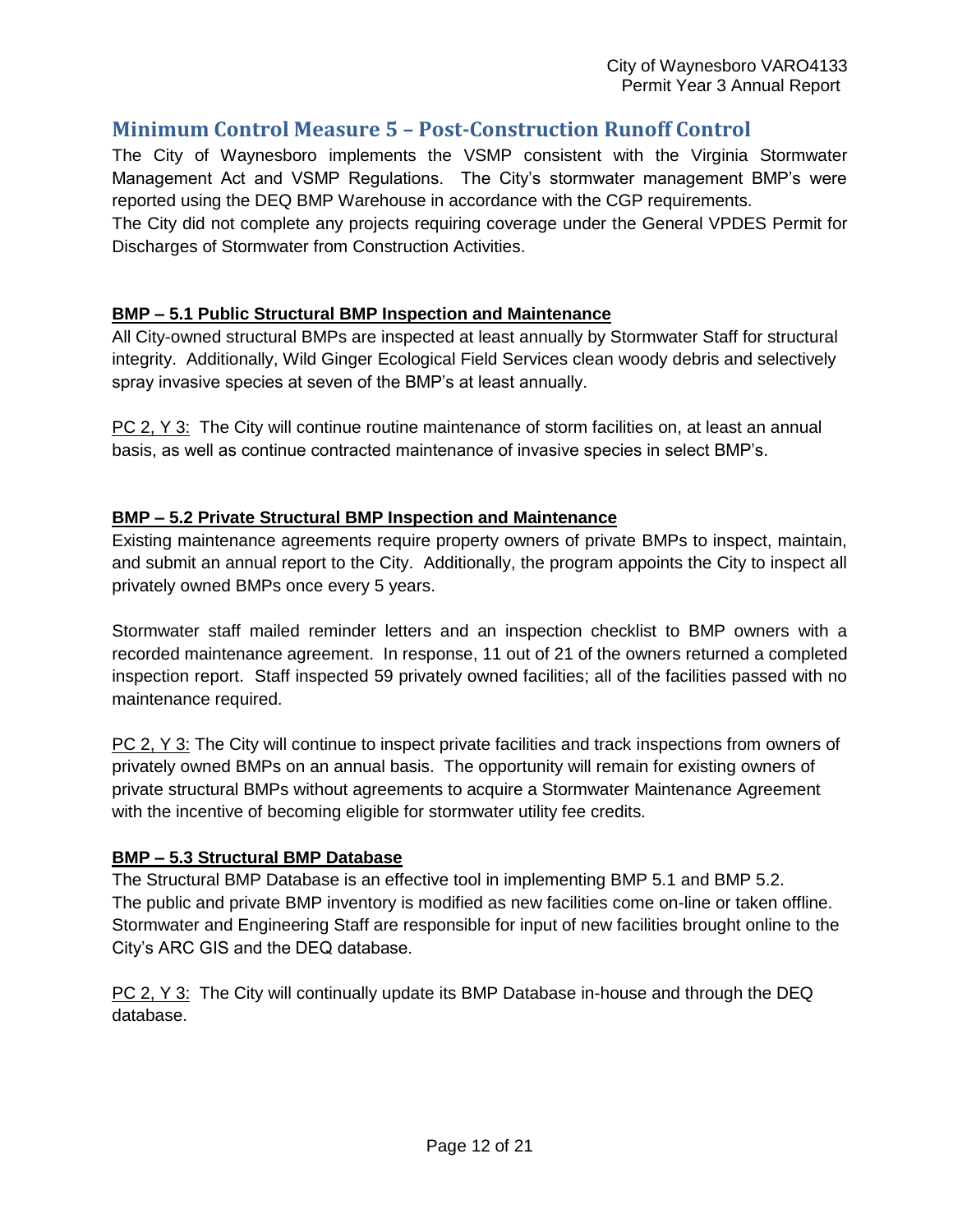| <b>BMP</b>         | <b>Tracking Measure</b>     |        |        | <b>Reported Number</b> |        |        |
|--------------------|-----------------------------|--------|--------|------------------------|--------|--------|
|                    |                             | Year 1 | Year 2 | Year 3                 | Year 4 | Year 5 |
| 5.1 Public BMPs    | # of public inspection      | 36     | 22     | 22                     |        |        |
|                    | # of inspections by owners  | 12     | 8      | 11                     |        |        |
| 5.2 Private BMPs   | # of inspection by staff    | 23     | 90     | 59                     |        |        |
|                    | # of enforcement actions    | 0      | 0      | 0                      |        |        |
| 5.3 Structural BMP | # of BMPs brought online    |        | 8      |                        |        |        |
| Database           | # of maintenance agreements |        | 6      |                        |        |        |

# **Minimum Control Measure 5 – Post-Construction Site Runoff Control**

# <span id="page-12-0"></span>**Minimum Control Measure 6 – Pollution Prevention/Good Housekeeping**

# **BMP – 6.1 Street Sweeping**

The City continued with the Street Sweeping Plan found in the Stormwater Program Plan. This Permit Year, Cartegraph tracked that 3,439 lane miles were swept and classified by the frequencies in accordance with Table 17 of the Expert Panel report.

The amount of debris collected by the sweeper and the resulting pollutant reductions were calculated using the Mass Loading Approach outlined by the Recommendations of the Expert Panel to Define Removal Rates for Street and Storm Drain Cleaning Practices. This Permit Year, two samples were collected from the Sweeper and sent to a laboratory where they were dried and analyzed for Nitrogen and Phosphorous. The mass loading calculations and the lab results can be found Appendix B.

PC 2, Y 4: Street sweeping operations will continue in accordance with Waynesboro's Street Sweeping Plan. Reporting of the weight and composition of debris using the mass loading approach and lane miles swept at different frequencies will continue through the end of this permit year.

# **BMP – 6.2 Pollution Prevention Training**

The City Public Works Department provides pollution prevention training to its employees. Monthly safety committee meetings incorporate environmental protection into the agenda as part of Public Works' Environment & Safety Program. In November 2020, a Pollution Prevention Toolbox Training sheet was sent to all of the Public Works Departments.

The good housekeeping and pollution prevention Standard Operating Procedures (SOP's) created in PY2, remained unchanged this year. The list of SOPs being used, include fueling and fuel spill procedures, vehicle storage, fleet washing, chemical handling, garbage can washing, salt storage, and pool backwashing procedures.

PC 2,  $Y$  4: The City will continue to implement the SOPs and provide pollution prevention training to new employees.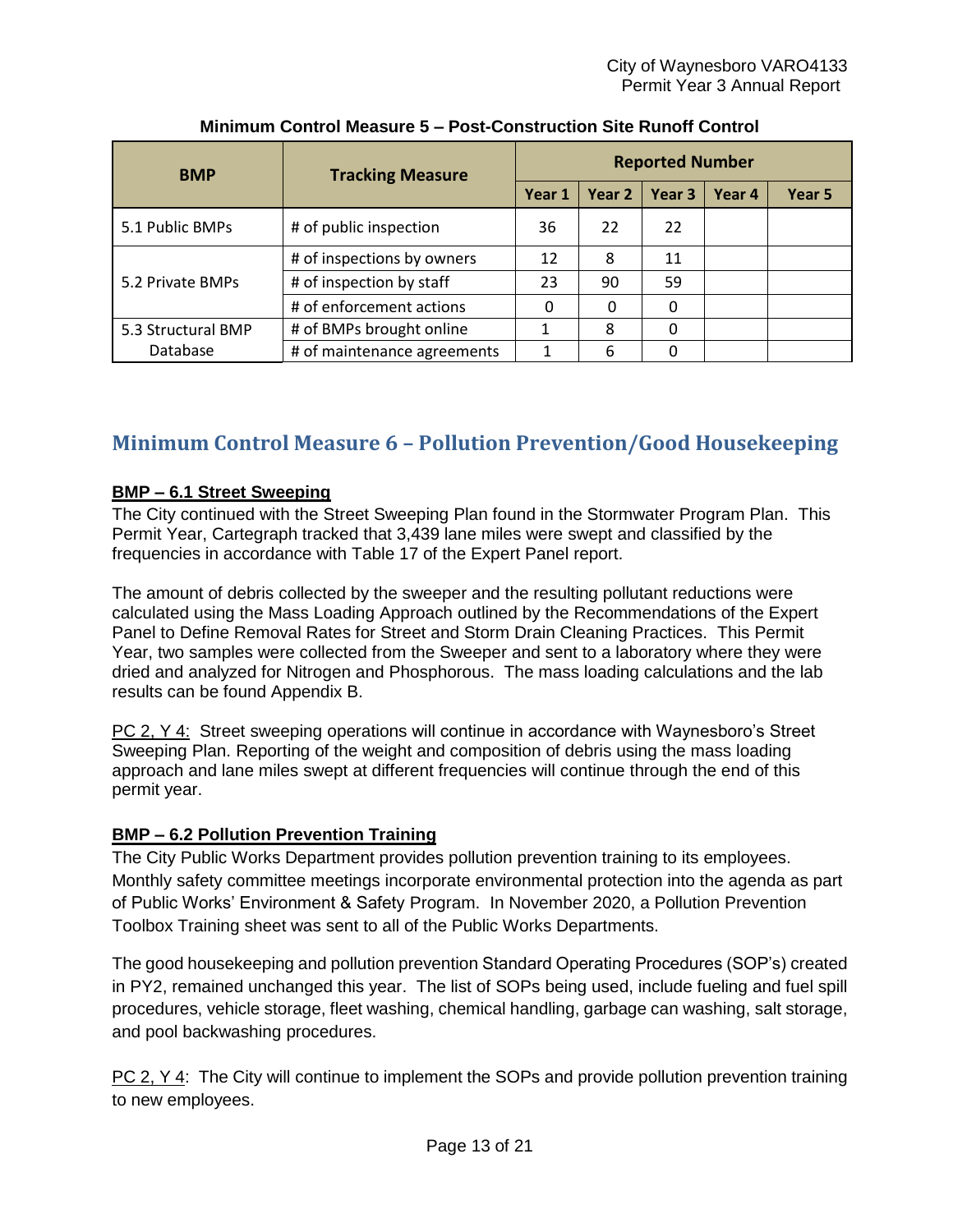### **BMP – 6.3 Yard Debris Collection Program**

The City has an on-going yard debris and fall leaf collection program that reduces the amount of yard waste that reaches storm sewers and surface waters.

Public Works employees collected 182 loads of debris equal to 3,276 cu.yds in Permit Year 3. In addition to the Watershed Friendly Homeowner Guide, the Public Works Webpage posts information on proper yard waste disposal and promotes recycling of debris and leaf litter.

PC 2, Y 4: Continue collecting yard debris and leaves, tracking the weight and number of loads kept from storm inlets and waterways. Education on proper disposal techniques will continue on the website and at public events.

### **BMP – 6.4 Vehicle Wash Program**

The Public Works Facility SWPPP identifies a designated washing bay and drying beds as vehicle/equipment washing areas. Trucks are prohibited to dump contents into the wash bay drain, connected to the sanitary sewer system.

An SOP for Operations and Parks & Rec. was developed in PY2 for vehicle washing in the Operations' wash bay. The purpose and procedure are outlined to prevent future occurrences of fleet washing off heavy loads in the wash bay opposed to the drying beds.

PC 2, Y 4: Stormwater Staff will continue to monitor washing facilities during routine SWPPP inspections.

### **BMP – 6.5 Storm Sewer Inspections and Maintenance**

A storm sewer inspection and maintenance program aids in routine and non-routine maintenance and repair of stormwater facilities.

There were 111 storm structures and 10,900 LF of pipe that were inspected and cleaned as part of the annual flush contract. The pollutant removals in accordance with the Storm Drain Dry Weight Calculation method can be found in Appendix B**.**

Additionally, 22 storm structures were inspected with four inlet replacements as part of citizen requests. Annual maintenance of large stormwater conveyance ditches was performed by inhouse maintenance crews.

PC 2, Y 4: The City will continue to perform storm sewer structure inspections at reported and historic hotspots. Maintenance will be performed by in-house crews with available manpower and equipment. Services will be contracted in spring 2022 to video and clean problematic storm lines and structures.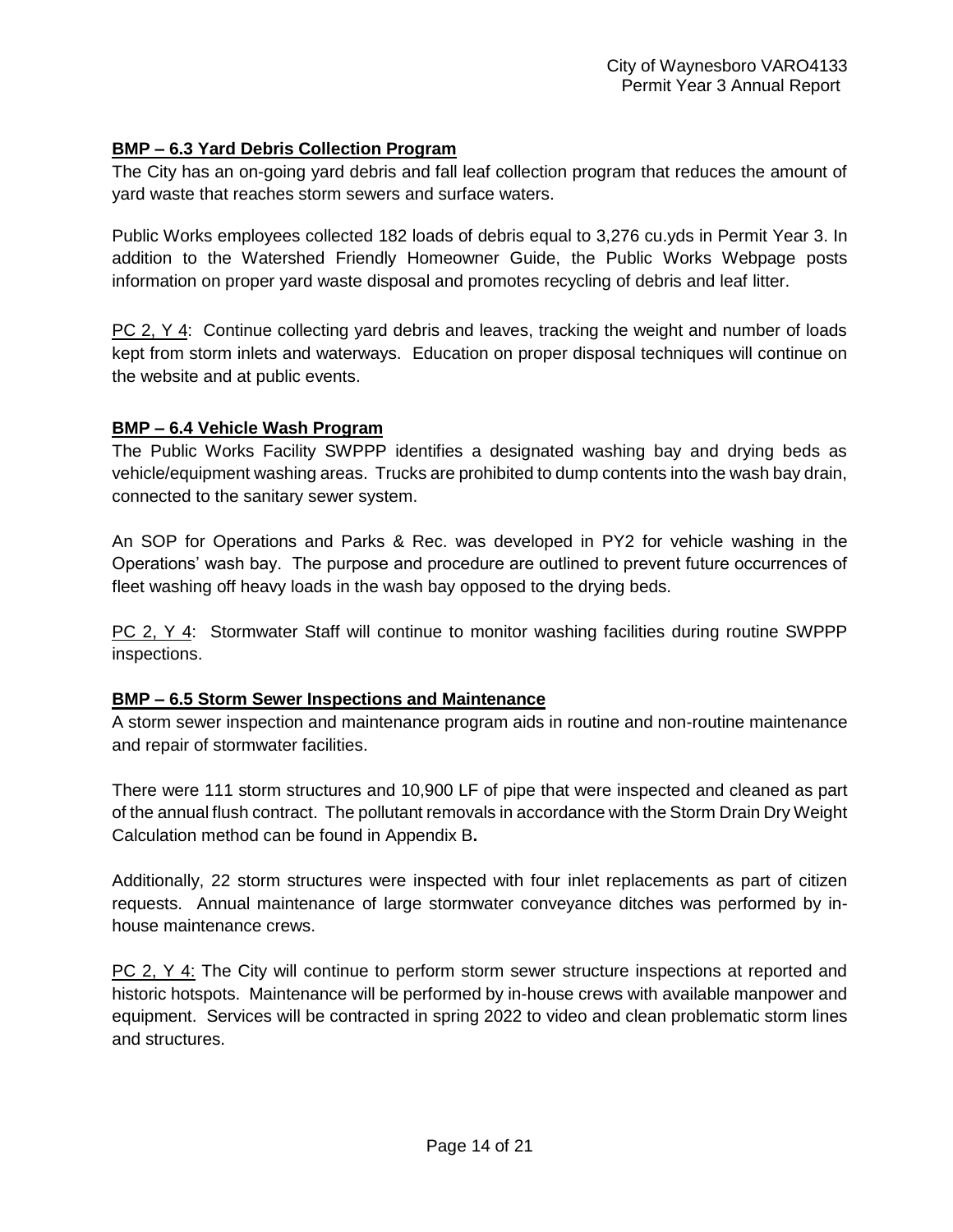# **BMP – 6.6 Develop Stormwater Pollution Prevention Plan (SWPPP) for Required City Facilities**

There are three identified high priority facilities owned by Waynesboro; the Public Works Operations Yard, the Landfill and Recycler location, and the Parks and Recreation storage buildings, all requiring a SWPPP. The Parks & Recreation SWPPP's 4.2 Historical Leaks and Spills section was modified in July 2020 after the chlorine spill described in BMP 3.1.

Staff for the respective departments continue to perform bi-weekly inspections and Stormwater Administrative Staff perform quarterly inspections, including the Comprehensive Evaluation. The reports are housed in a central location at Public Works Operations and the Parks and Recreation building.

PC 2, Y 4: The City will continue to implement routine, quarterly, and comprehensive SWPPP inspections. SWPPP modifications will be implemented with changing field conditions.

### **BMP – 6.7 Develop Nutrient Management Plan (NMP) for Required City Sites**

The Schools and Parks NMP were renewed and approved on March 1, 2021. The NMP's remained unchanged, covering 11 sites with a total of 106.6 acres. Please find the site locations and the associated acreage in Appendix C.

Parks and Recreation did not have any nutrient applications this permit year and the Schools had eight (8).

PC 2, Y 4: Staff will remain within the specifications of nutrient applications for all sites.

| <b>BMP</b>                                               | <b>Tracking Measure</b>            |        | <b>Reported Number</b> |        |        |        |  |
|----------------------------------------------------------|------------------------------------|--------|------------------------|--------|--------|--------|--|
|                                                          |                                    |        | Year 2                 | Year 3 | Year 4 | Year 5 |  |
|                                                          | # of Miles                         | 4483   | 3497.78                | 3439   |        |        |  |
| 6.1 Street Sweeping                                      | Tons of debris                     | 404.66 | 545                    | 439.04 |        |        |  |
| 6.2 Pollution Prevention<br><b>Training</b>              | # of personnel trained             | 92     | 165                    | 128    |        |        |  |
| 6.3 Yard Debris Collection                               | Cubic yards                        | 4095   | 3852                   | 3276   |        |        |  |
| Program                                                  | # of loads of yard debris          | 227.5  | 214                    | 182    |        |        |  |
| 6.4 Dedicated Vehicle                                    | # of Operations vehicles<br>washes | 260    | 260                    | 240    |        |        |  |
| Wash Facility                                            | # of Fire vehicles washes          | 11     | 624                    | 520    |        |        |  |
| 6.5 Storm Sewer                                          | # of structures inspected          | 160    | 110                    | 135    |        |        |  |
| Inspection and<br>Maintenance                            | Linear feet of line<br>inspected   | 11,250 | 452                    | 14,783 |        |        |  |
| 6.6 Develop SWPPP for<br><b>Required City Facilities</b> | Development of plans               | 3      | 3                      | 3      |        |        |  |
| 6.7 Develop NMP for City<br><b>Sites</b>                 | Development of plans               | 2      | 2                      | 2      |        |        |  |

# **Minimum Control Measure 6 – Pollution Prevention/Good Housekeeping**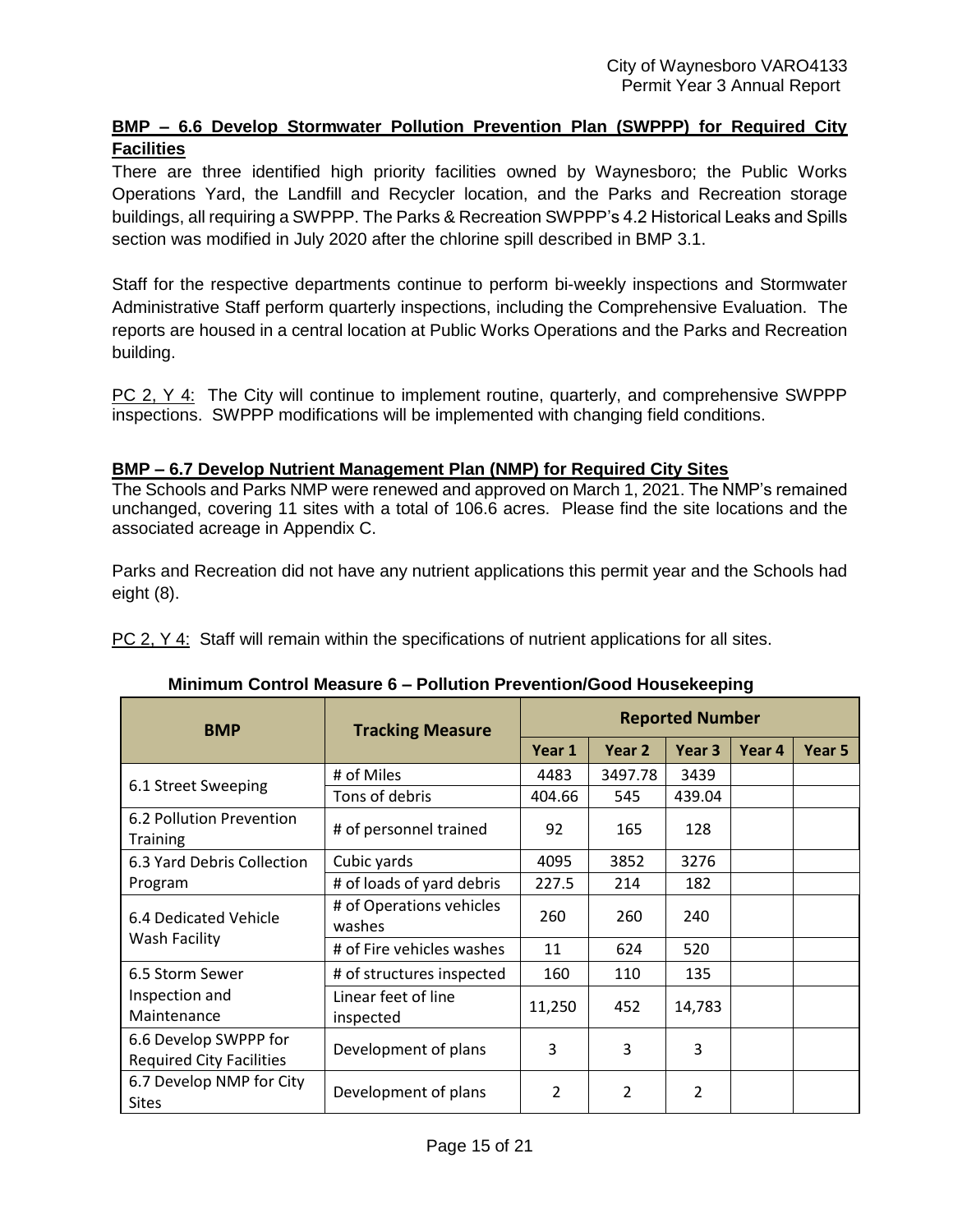# <span id="page-15-0"></span>**Evaluation and Assessment**

The City of Waynesboro is required to comply with the Annual Reporting requirements for MS-4 Communities contained in section I D.2.e.of the General Permit and to submit annual reports to the Department of Environmental Quality (DEQ) for the period of July 1 to June 30. A summary of those requirements is below.

- I D.2.e: This report analyzes the effectiveness of BMP's identified by the City for MCM's 1 through 6 to address permit requirements. The program plan remains unchanged.

MCM 1 - City Staff along with educational partners was able to deliver watershed education presentations to students at their respective schools. Virtual stormwater education remained an alternative source and resources were updated through the year.

MCM 2 – Riverfest, the largest outreach event was cancelled this year. The number of watershed cleanup volunteers and amount of collected trash, greatly increased this year.

MCM 3 - There were two illicit discharges detected during Permit Year 3. Both were responded to immediately and closed out with effective remedies.

MCM 4 – The Waynesboro Construction Runoff program is administered in accordance with Part I.E.4.a (1) of the MS4 General Permit.

MCM 5 - BMP's are being tracked and uploaded into the local and state database as required.

MCM 6 – The Nutrient Management Plans were renewed this year with no changes to sites or acreage. The pollutant removal reductions were similar to previous years for BMP's 6.1 and 6.5. - The City continues to include the mass loading nutrient reduction numbers for street seeping in accordance with the Action Plan. However, the nutrient reductions were also calculated using the Expert Panel method. The reductions are listed in the Chesapeake Bay TMDL section of this report.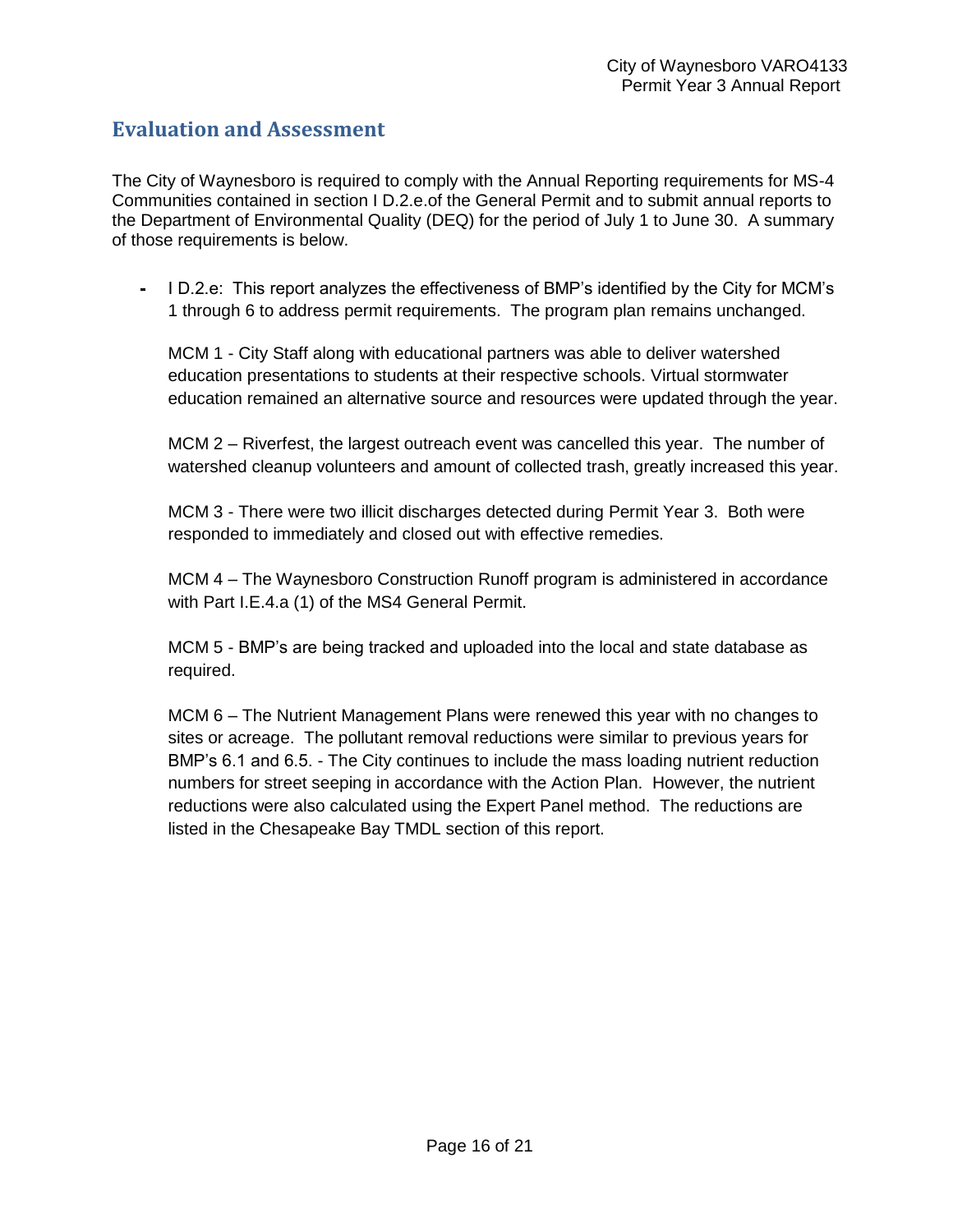# <span id="page-16-0"></span>**Chesapeake Bay TMDL**

This Permit Year the street sweeping and storm drain cleaning BMP's were employed for pollutant reductions. In addition to using the mass loading approach for the street sweeping pollutant reduction numbers, the Expert Panel Report method was employed to calculate the reductions. This exercise was executed in anticipation of the phasing out of the Mass Loading method, June 30, 2022. A reduction of 48 lbs. of Nitrogen, 13lbs. of Phosphorous and 18,672 lbs. of Sediment was calculated using the Export Panel Report method. The Dry Weight Storm Drain Calculation method was used to calculate the reductions from storm drain cleaning, resulting in 60 lbs. of Nitrogen, 134 lbs. of Phosphorous and 6,000 lbs. of Sediment removed from the MS-4 drainage system.

In Permit Year 4, a project to enhance 1,087 L.F. of Rockfish Run streambank will begin and achieve a designed reduction of 167.88 lb/yr of N, 77.31 lb/yr of P, and 29,305.71 lb/yr of TSS. Also, The City will continue to utilize street sweeping and storm drain cleaning as methods of pollutant reductions in Permit Year 4.

This Permit Year an application to receive SLAF funding to convert a stormwater detention pond to a constructed wetland was submitted to DEQ. The City Council has appropriated matching funds from the stormwater utility to support the project. Using the Virginia Runoff Reduction method, there will be a 59.6 lbs. of Phosphorous reduction annually with the proposed retrofit. This will allow the City to surpass its June 30, 2023 pollutant reduction goal.

Waynesboro continues to develop additional projects for the Capital Improvement Plan (CIP) that will have a positive impact on water quality. Identified projects will be added during normal maintenance operations and use the appropriate guidance to quantify pollutant removal rates annually and will be included in the Annual Report.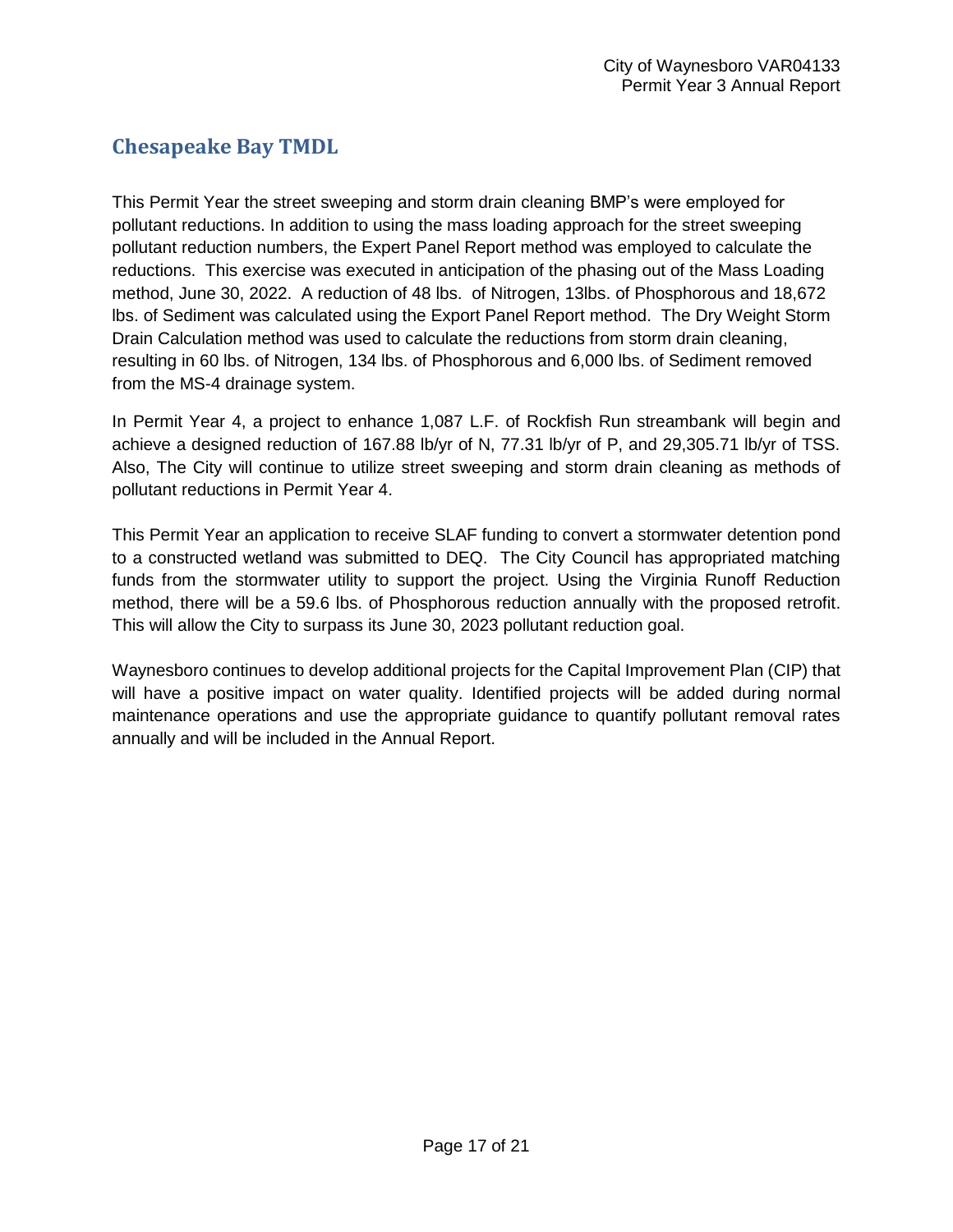# <span id="page-17-0"></span>**Appendix A – James Ave Sewer Overflow**

### RE: Illicit Discharge from James Ave Sewer

On June 7, 2021 the City of Waynesboro had an illicit discharge from its sanitary sewer collection system due to the buildup of non-degradable products along an 8" mainline that's shown to be in disrepair from aging. City forces quickly responded to the emergency and were successful at flushing the line to restore proper flow to the system. The brick manhole allowed sanitary sewage weep into the adjacent stormwater manhole. There was sewage in the storm system for roughly 935 LF of pipe before making it to an outfall at the bottom of the system. The sewer team placed sandbags below the outfall and used the vacuum truck to capture as much discharge as possible and thoroughly cleaned the storm sewer lines, while vacuuming the discharge.

The site was continually monitored and maintained until the brick manhole could be replaced. The brick manhole was replaced with a precast manhole by mid-August. The investigation was closed August 23,2021.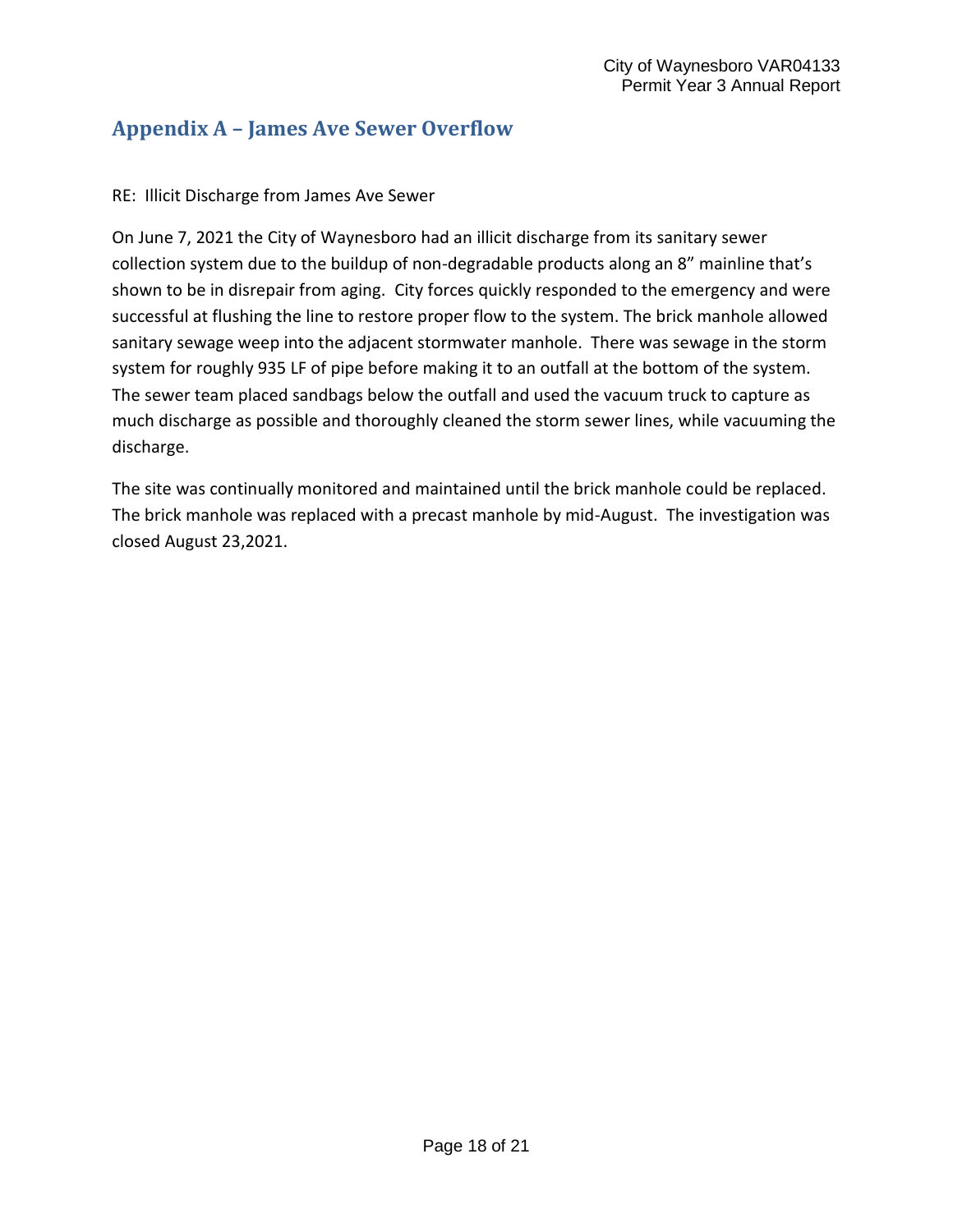# **Appendix B – Permit Year 3 Pollutant Reductions**

Permit Cycle 2, Year 3 **Pollutant Reductions** 

|               |          |               |         | <b>P</b> Drv    | <b>TSS Drv</b> |
|---------------|----------|---------------|---------|-----------------|----------------|
|               | Landfill | Lbs Sweeper   | IN Drv  | Weight* Weight* |                |
|               | Tonnage  | <b>Debris</b> | Weight* | l sk            | de de          |
| Sweeper       | 439      | 878,080       | 2195.2  | 878.08          | 263.424        |
| <b>Totals</b> | 439.04   | 878,080       | 2,195   | 878.08          | 263,424        |

\*TN Dry Weight Conversion = .0025 per Lb Sweeper Debris \*\*TP Dry Weight Conversion = .001 per Lb Sweeper Debris

\*\*\*TSS Dry Weight Conversion = .3 per Lb Sweeper Debris

| Lab Sample #1 |     | <b>Pounds/Ton</b> |
|---------------|-----|-------------------|
|               | 274 | 0.548             |
|               | 613 | 1.226             |

| Lab Sample #2 |      |       |
|---------------|------|-------|
|               | 363  | 0.726 |
|               | 2011 | 4.022 |

|       |       |                                                                                          |        |                         |        |         | TSS     |
|-------|-------|------------------------------------------------------------------------------------------|--------|-------------------------|--------|---------|---------|
|       |       | Mass (Tons) Eligible Solids Type of Ma Mass (Ibs) Dry (Ibs) (Ibs/yr) N (Ibs/yr) (Tns/yr) |        |                         |        |         |         |
| Flush | 22.75 | 15.925 Solid                                                                             | 31.850 | 22295                   | 133.77 | 60      | 3.34    |
|       |       |                                                                                          |        | <b>Total Reductions</b> | 133.77 | 60.1965 | 3.34425 |

| <b>Pollutant Removal</b> |                                 |                                  |                                               |                    |  |  |  |
|--------------------------|---------------------------------|----------------------------------|-----------------------------------------------|--------------------|--|--|--|
|                          | <b>Tons of</b><br><b>Debris</b> | <b>Tons of</b><br><b>Sedimen</b> | <b>Pounds of Pounds of</b><br><b>Nitrogen</b> | <b>Phosphorous</b> |  |  |  |
| <b>Sweeper</b>           | 439                             | 132                              | 2195                                          | 878                |  |  |  |
| <b>Flush</b>             | 22.75                           |                                  | 60                                            | 134                |  |  |  |
| Labs                     |                                 |                                  |                                               |                    |  |  |  |
| <b>Total</b>             | 462                             | 135                              | 2,260                                         |                    |  |  |  |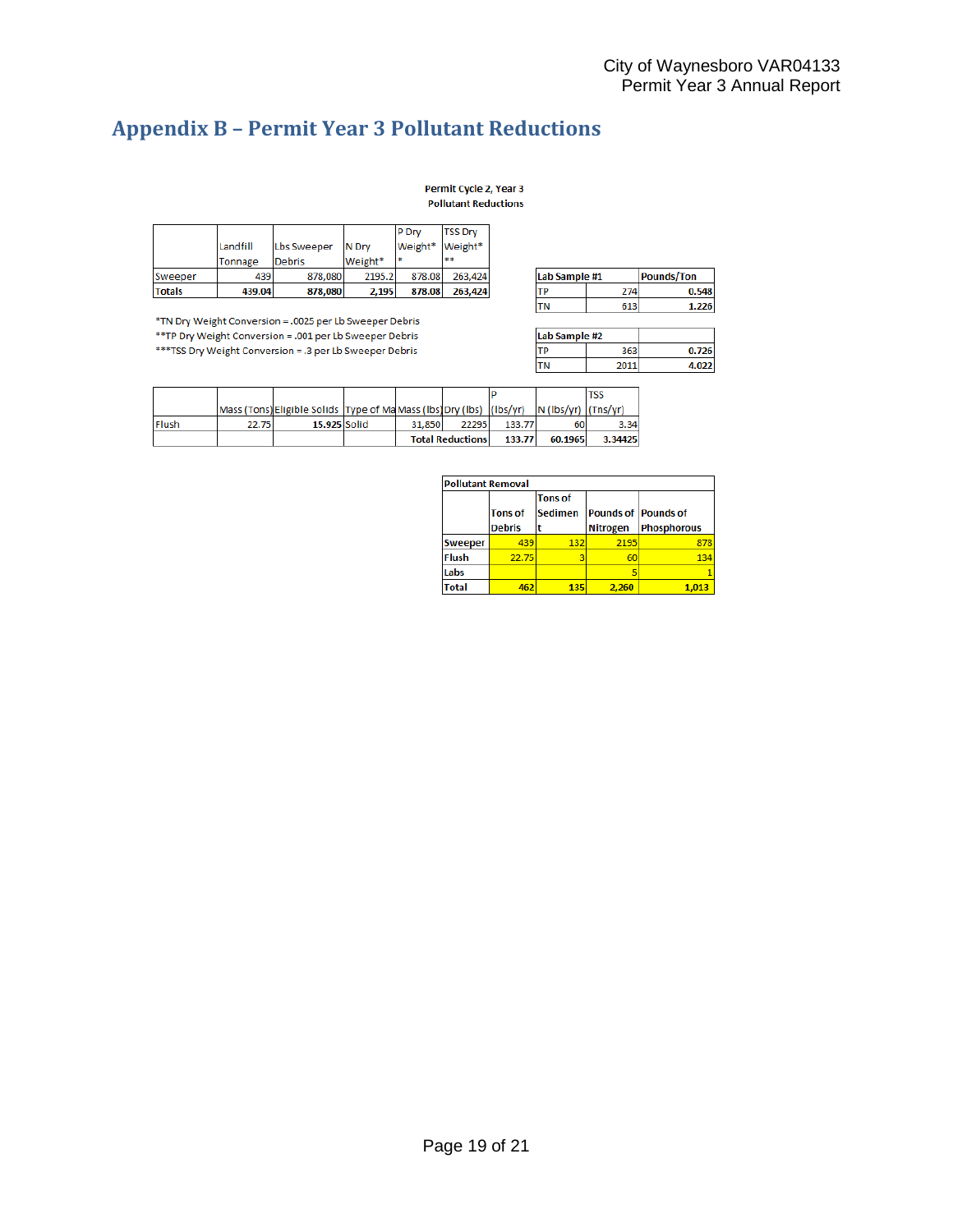# **Appendix C – Nutrient Management Plan Sites**

# **Park Sites**

- 1. Constitution Park 9 acres of managed turf 101 Short Street; 38.066180, -78.885748
- 2. Coyner Springs Park 3 acres managed turf 2091 Lyndhurst Road; 38.052363, -78.930681
- 3. Waynesboro Cemetery 13 acres managed turf 420 Rosser Ave.; 38.069817, -78.907216
- 4. Ridgeview Park 19.5 acres managed turf 700 S. Magnolia Ave.; 38.065687, -78.905610
- 5. North Park Turf 7 acres managed turf 800 Bridge Ave.; 38.078884, -78.878020
- 6. Basic Park 5 acres managed turf Address: 1405 Genicom Drive; 38.085687, -78.874977

# **School Sites**

- 1. Berkeley Glenn Elementary School 6.25 acres managed turf 1020 Jefferson Ave.; 38.056500, -78.899527
- 2. Kate Collins Middle School 15.1 acres managed turf 1625 Ivy St.; 38.080588, -78.894770
- 3. Wayne Hills Preschool 4.65 acres managed turf 937 Fir St.; 38.080188, -78.889436
- 4. Wenonah Elementary School 4 acres managed turf 125 N. Bayard Ave.; 38.068065, -78.879718
- 5. Westwood Hills Elementary School 5 acres managed turf 548 Rosser Ave.; 38.069871, -78.910585
- 6. William Perry Elementary School 8.75 acres managed turf 840 King Ave.; 38.083734, -78.880646
- 7. Waynesboro High School 6.35 acres managed turf 1200 W. Main St.; 38.070848, -78.897498